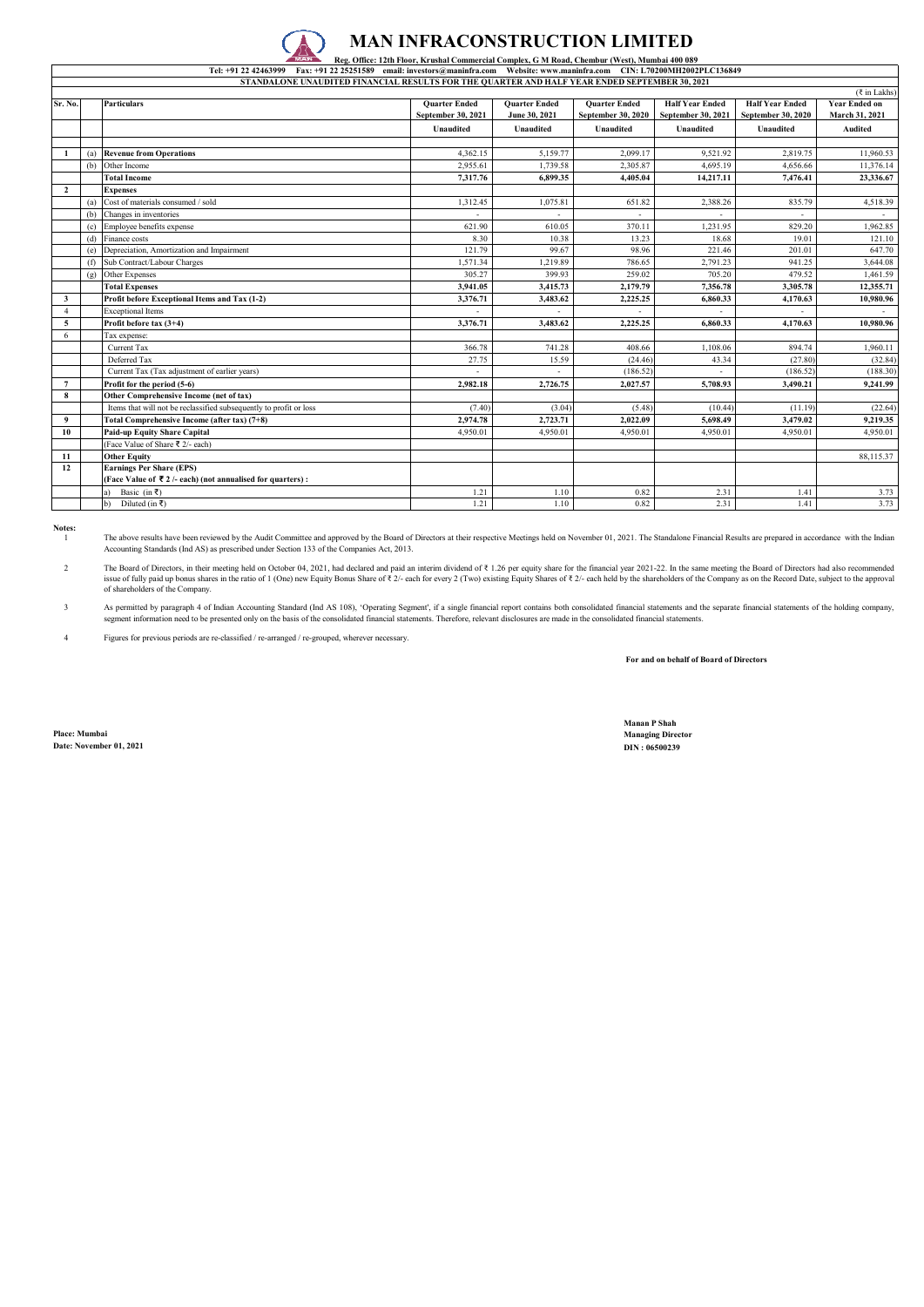

## **MAN INFRACONSTRUCTION LIMITED**

**Reg. Office: 12th Floor, Krushal Commercial Complex, G M Road, Chembur (West), Mumbai 400 089 Tel: +91 22 42463999 Fax: +91 22 25251589 email: investors@maninfra.com Website: www.maninfra.com CIN: L70200MH2002PLC136849**

**Standalone Balance Sheet as at September 30, 2021**

|              |              | ( ₹ in Lakhs)                                                                          |                             |                          |  |
|--------------|--------------|----------------------------------------------------------------------------------------|-----------------------------|--------------------------|--|
| Sr. No.      |              | <b>Particulars</b>                                                                     | As at September 30,<br>2021 | As at March 31,<br>2021  |  |
|              |              | <b>ASSETS</b>                                                                          | Unaudited                   | <b>Audited</b>           |  |
| 1            |              | <b>Non Current Assets</b>                                                              |                             |                          |  |
|              | $\rm{a}$     | Property, Plant and Equipment                                                          | 3,039.41                    | 2,441.27                 |  |
|              | $\mathbf b$  | Capital work-in-progress                                                               | 15.85                       | 94.00                    |  |
|              | $\mathbf c$  | <b>Investment Property</b>                                                             | 917.95                      | 1,603.57                 |  |
|              | $\mathbf d$  | Goodwill                                                                               | 329.78                      | 329.78                   |  |
|              | $\rm e$      | <b>Financial Assets</b>                                                                |                             |                          |  |
|              |              | (i) Investments                                                                        | 8,262.00                    | 9,152.66                 |  |
|              |              | (ii) Trade receivables                                                                 | 208.86                      | 194.96                   |  |
|              |              | (iii) Loans                                                                            | 11,122.21                   | 11,694.25                |  |
|              |              | (iv) Others                                                                            | 24.61                       | 125.10                   |  |
|              | f            | Deferred tax assets (net)                                                              | 434.48                      | 477.83                   |  |
|              | $\mathbf{g}$ | Other non-current assets                                                               | 499.92                      | 551.42                   |  |
|              |              | <b>Total Non-Current Assets</b>                                                        | 24,855.07                   | 26,664.84                |  |
|              |              |                                                                                        |                             |                          |  |
| $\mathbf{2}$ |              | <b>Current Assets</b>                                                                  |                             |                          |  |
|              | a            | Inventories                                                                            | 182.34                      | 169.35                   |  |
|              | $\mathbf b$  | <b>Financial Assets</b>                                                                |                             |                          |  |
|              |              | (i) Investments                                                                        | 6,605.32                    | 4,419.43                 |  |
|              |              | (ii) Trade receivables                                                                 | 6,224.33                    | 4,154.24                 |  |
|              |              | (iii) Cash and cash equivalents                                                        | 1,296.08                    | 731.22                   |  |
|              |              | (iv) Bank balances other than (iii) above                                              | 14,436.16                   | 12,915.48                |  |
|              |              | (v) Loans                                                                              | 51,687.22                   | 46,451.05                |  |
|              |              | (vi) Others                                                                            | 1,762.19                    | 7,882.12                 |  |
|              | $\mathbf{c}$ | Current Tax Assets (Net)                                                               | 1.40                        | 1.40                     |  |
|              | $\mathbf d$  | Other current assets                                                                   | 573.89                      | 270.24                   |  |
|              |              | <b>Total Current Assets</b>                                                            | 82,768.93                   | 76,994.53                |  |
|              |              | <b>Total Assets</b>                                                                    | 1.07.624.00                 | 1,03,659.37              |  |
|              |              |                                                                                        |                             |                          |  |
|              |              | <b>EQUITY AND LIABILITIES</b>                                                          |                             |                          |  |
|              |              | <b>Equity</b>                                                                          |                             |                          |  |
|              | $\rm{a}$     | Equity Share Capital                                                                   | 4,950.01                    | 4,950.01                 |  |
|              | $\mathbf b$  | Other Equity                                                                           | 93,813.85                   | 88,115.37                |  |
|              |              | <b>Total Equity</b>                                                                    | 98,763.86                   | 93,065.38                |  |
|              |              |                                                                                        |                             |                          |  |
|              |              | <b>Liabilities</b>                                                                     |                             |                          |  |
| 1            |              | <b>Non Current Liabilities</b>                                                         |                             |                          |  |
|              | a            | <b>Financial Liabilities</b>                                                           |                             |                          |  |
|              |              | (i) Borrowings                                                                         | $\mathbf{r}$                | $\sim$                   |  |
|              |              | (ii) Other financial liabilities                                                       | 106.60                      | 59.78                    |  |
|              | b            | Provisions                                                                             | 239.01                      | 203.62                   |  |
|              | $\mathbf c$  | Other non-current liabilities                                                          |                             |                          |  |
|              |              | <b>Total Non-Current Liabilities</b>                                                   | 345.61                      | 263.40                   |  |
|              |              |                                                                                        |                             |                          |  |
| $\mathbf{2}$ |              | <b>Current Liabilities</b>                                                             |                             |                          |  |
|              | $\rm{a}$     | <b>Financial Liabilities</b>                                                           |                             |                          |  |
|              |              | (i) Borrowings                                                                         | $\overline{\phantom{a}}$    | $\overline{\phantom{a}}$ |  |
|              |              | (ii) Trade payables                                                                    |                             |                          |  |
|              |              | Total Outstanding Dues of Micro Enterprises and Small Enterprises                      | $\sim$                      | $\overline{\phantom{a}}$ |  |
|              |              | Total Outstanding Dues of Creditors other than Micro Enterprises and Small Enterprises | 1,444.08                    | 2,110.86                 |  |
|              |              | (iii) Other financial liabilities                                                      | 591.15                      | 603.88                   |  |
|              | b            | Other current liabilities                                                              | 6,065.69                    | 7,465.36                 |  |
|              | $\mathbf c$  | Provisions                                                                             | 201.74                      | 118.72                   |  |
|              | d            | Current Tax Liabilities (Net)                                                          | 211.87                      | 31.77                    |  |
|              |              | <b>Total Current Liabilities</b>                                                       | 8,514.53                    | 10,330.59                |  |
|              |              | <b>Total Equity and Liabilities</b>                                                    | 1,07,624.00                 | 1,03,659.37              |  |
|              |              |                                                                                        |                             |                          |  |

**For and on behalf of Board of Directors**

**Manan P Shah**

**Place: Mumbai Managing Director Date: November 01, 2021**